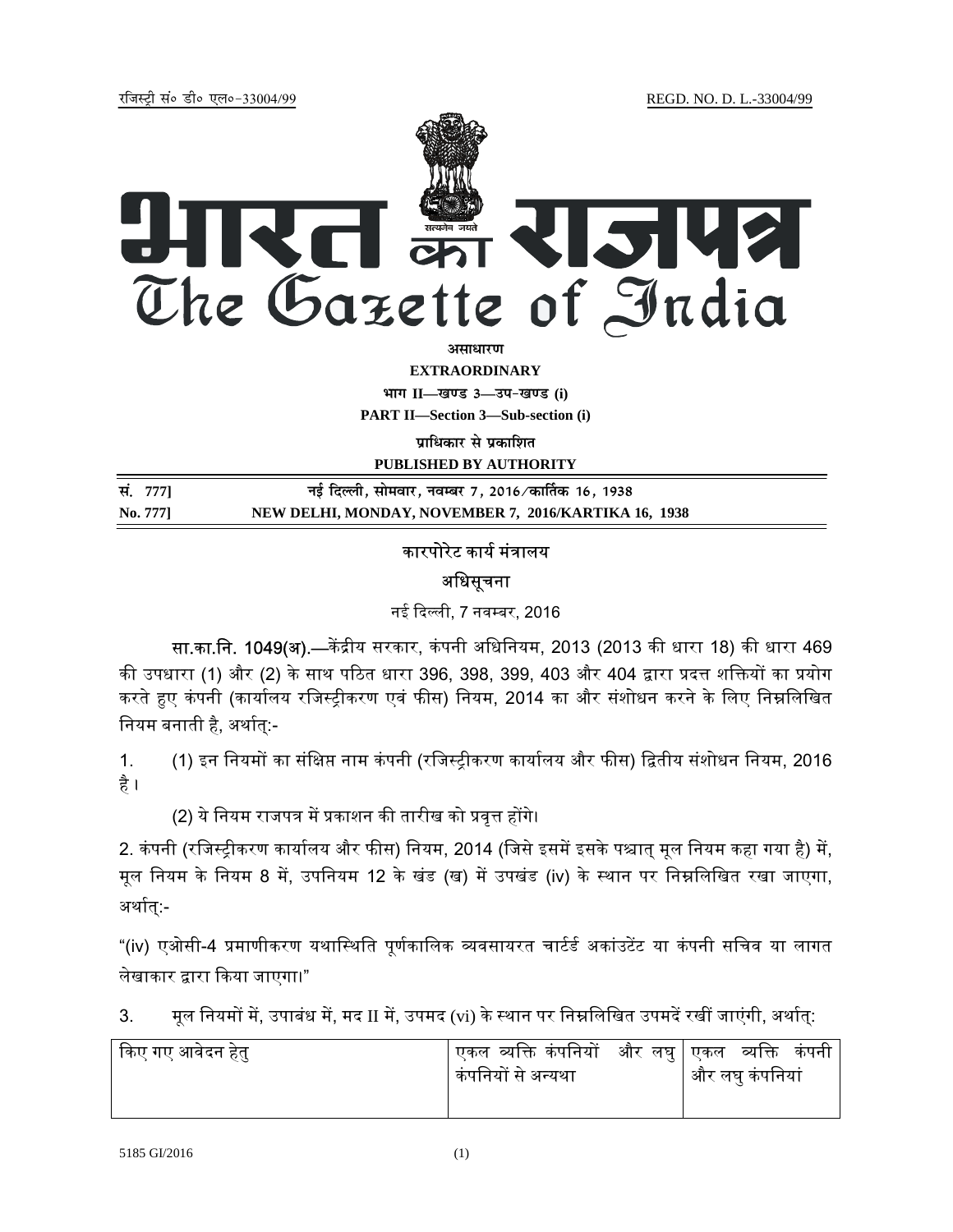| "(vi) अधिनियम की धारा 153 के अधीन<br>निदेशक पहचान संख्या (डीआईएन) के आबंटन<br>हेत् | 500  | 500   |
|------------------------------------------------------------------------------------|------|-------|
| (vii) कंपनी (निदेशकों की नियुक्ति एवं अर्हता)                                      | 1000 | 1000" |
| नियम, 2014 के नियम 11(च) के अधीन<br>निदेशक पहचान संख्या लौटाने हेतु                |      |       |

[फा. सं. 1/16/2013-सीएल-V(भाग-1)]

अमरदीप सिंह भाटिया, संयुक्त सचिव

टिप्पण : मूल अधिसूचना भारत के राजपत्र भाग II, खंड 3, उपखंड (i) में सा.का.नि. 268(अ), दिनांक 31 मार्च, 2014 को प्रकाशित हुई थी और उसके बाद निम्नलिखित के द्वारा संशोधित की गई:-

| क्र. सं. | अधिसूचना संख्या  | अधिसूचना तारीख |
|----------|------------------|----------------|
|          | सा.का.नि. 297(अ) | 28-04-2014     |
|          | सा.का.नि.122(अ)  | 24-02-2015     |
|          | सा.का.नि. 438(अ) | 29-05-2015     |
|          | सा.का.नि. 493(अ) | 06-05-2016     |

## **MINISTRY OF CORPORATE AFFAIRS**

#### **NOTIFICATION**

#### New Delhi, the 7th November, 2016

**G.S.R. 1049(E).—**In exercise of the powers conferred by sections 396, 398, 399, 403 and 404 read with subsections (1) and (2) of section 469 of the Companies Act, 2013 (18 of 2013), the Central Government hereby makes the following rules further to amend the Companies (Registration Offices and Fees) Rules, 2014, namely:—

1. (1) These rules may be called the Companies (Registration Offices and Fees) Second Amendment Rules, 2016.

(2) They shall come into force from the date of their publication in the Official Gazette.

2. In the Companies (Registration Offices and Fees) Rules, 2014, (herein after refer to as the principle rules), in the principle rules, in rule 8, in sub-rule (12), in clause (b) for sub-clause (iv), the following shall be substituted, namely:-

"(iv) AOC-4 certification by the Chartered Accountant or the Company Secretary or as the case may be by the Cost Accountant, in whole- time practice."

3. In the principal rules, in the Annexure, in item II, for sub-item (vi), the following sub-items shall be substituted, namely;-

| For Application made                                                  | Other than OPCs and Small OPC and Small |           |
|-----------------------------------------------------------------------|-----------------------------------------|-----------|
|                                                                       | Companies                               | Companies |
| "(vi) For allotment of Director Identification Number (DIN) under 500 |                                         | 500       |
| section 153 of the Act                                                |                                         |           |